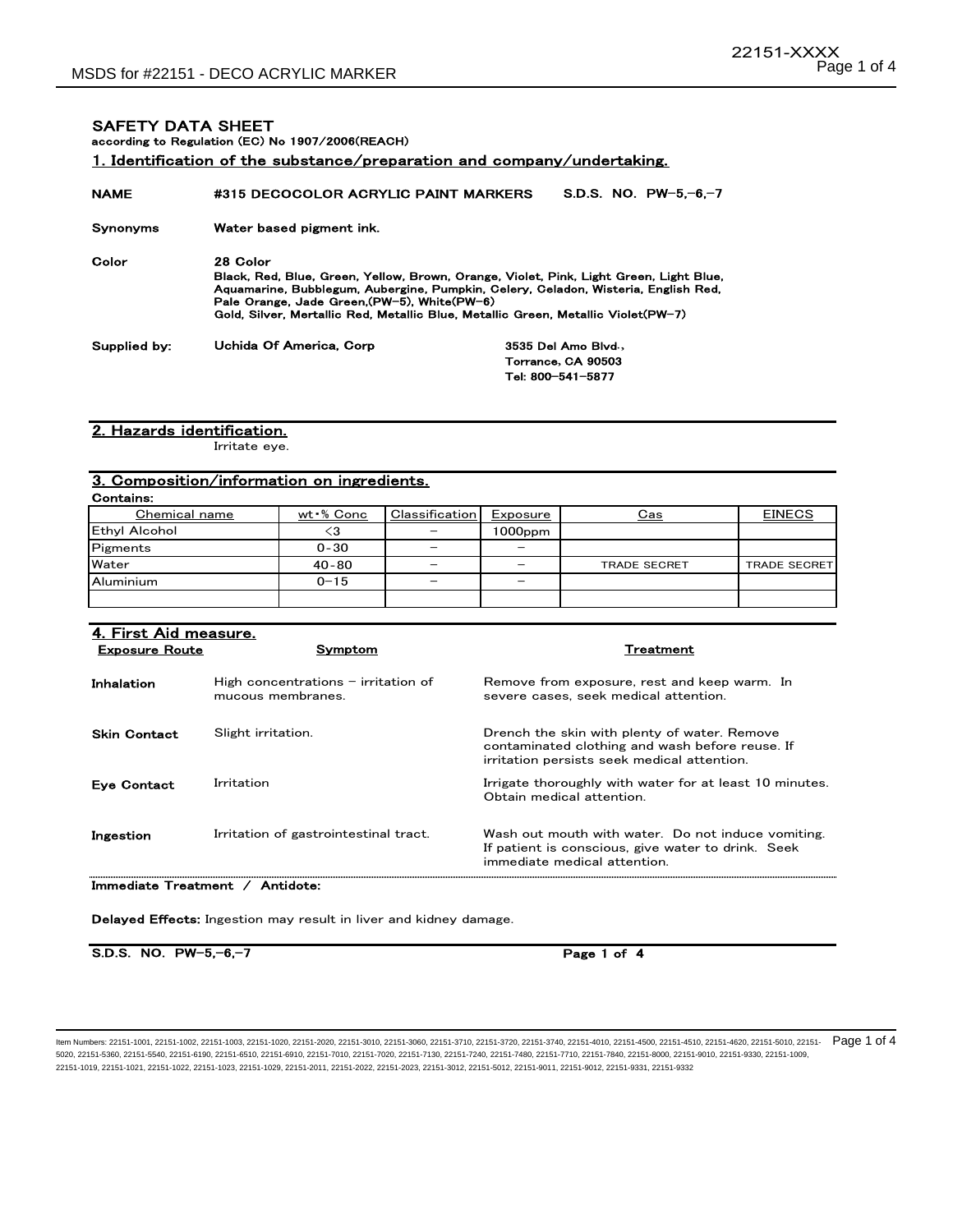| <b>Suitable Extinguishers</b>              |                                            | Dry chemical, Foam or water jet.                                            |                                                   |                         |             |
|--------------------------------------------|--------------------------------------------|-----------------------------------------------------------------------------|---------------------------------------------------|-------------------------|-------------|
| Unsuitable Extinguishers                   |                                            | n.a.                                                                        |                                                   |                         |             |
|                                            | <b>Hazardous Combustion Products</b>       |                                                                             | $CO$ , $CO2$ , $NOX$ , Smoke.                     |                         |             |
|                                            | <b>Special Equipment for Fire Fighting</b> |                                                                             | Self contained breathing apparatus.               |                         |             |
|                                            | 6. Accidental Release measures.            |                                                                             |                                                   |                         |             |
| <b>Safety Precautions</b>                  |                                            | n.a.                                                                        |                                                   |                         |             |
| <b>Environmental Precautions</b>           |                                            | Do not allow material to contaminate sewers.                                |                                                   |                         |             |
| Clean up Procedure                         |                                            | Absorb in pieces of cloth, vermiculite, or dry sand and clean up with a wet |                                                   |                         |             |
| 7. Handling & Storage.                     |                                            |                                                                             |                                                   |                         |             |
| <u>Handling</u>                            |                                            | Ventilation                                                                 | None                                              |                         |             |
| Recommended procedures & equipment         |                                            |                                                                             | Avoid skin and eye contact. Close cap after used. |                         |             |
| <b>Storage</b>                             |                                            | Temperature range<br><b>Humidity range</b>                                  |                                                   | Cool. below 35°C<br>Dry |             |
| Keep away from                             |                                            | See section 10                                                              |                                                   |                         |             |
| Suitable storage Media                     |                                            | Polyethylene or polypropylene.                                              |                                                   |                         |             |
| Precautions against static discharge       |                                            | None                                                                        |                                                   |                         |             |
|                                            |                                            | 8. Exposure Controls/personal protection.                                   |                                                   |                         |             |
| <b>Exposure Limits</b>                     |                                            | n.d.                                                                        |                                                   |                         |             |
| <b>Protective Measures</b><br>Respiratory: | n.a.                                       |                                                                             |                                                   |                         |             |
| Hand:                                      | n.a.                                       |                                                                             |                                                   |                         |             |
| Eye:                                       | Safety goggles.                            |                                                                             |                                                   |                         |             |
| Skin:                                      | n.a.                                       |                                                                             |                                                   |                         |             |
| <b>Hygiene Measures</b>                    |                                            | n.a.                                                                        |                                                   |                         |             |
| S.D.S. NO. $PW-5,-6,-7$                    |                                            |                                                                             |                                                   |                         | Page 2 of 4 |

### 5. Fire fighting measures.

ltem Numbers: 22151-1001, 22151-1002, 22151-1003, 22151-1020, 22151-2020, 22151-3010, 22151-3060, 22151-3710, 22151-3720, 22151-3740, 22151-4010, 22151-4500, 22151-4510, 22151-4510, 22151-4620, 22151-6510, 22151-4520, 2215 5020, 22151-5360, 22151-5540, 22151-6190, 22151-6510, 22151-6910, 22151-7010, 22151-7020, 22151-7130, 22151-7240, 22151-7480, 22151-7710, 22151-7840, 22151-8000, 22151-9010, 22151-9330, 22151-1009, 22151-1019, 22151-1021, 22151-1022, 22151-1023, 22151-1029, 22151-2011, 22151-2022, 22151-2023, 22151-3012, 22151-5012, 22151-9011, 22151-9012, 22151-9331, 22151-9332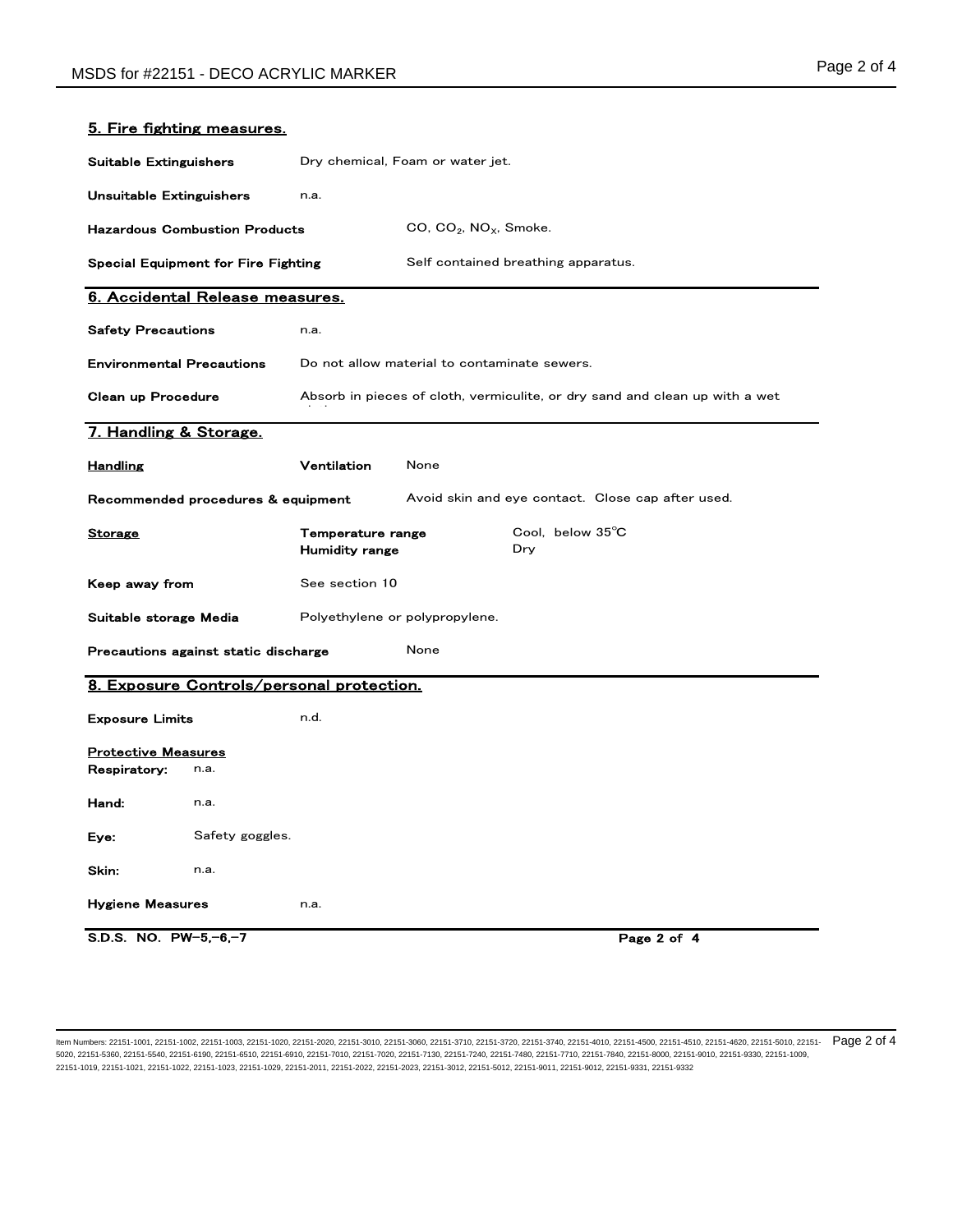# 9. Physical & Chemical Properties.

| Appearance                | Color Ink                    |
|---------------------------|------------------------------|
| Odour                     | Slightly                     |
| Boiling Point/range       | $100 - 110^{\circ}$ C        |
| Freezing Point/range      | $-10-0^{\circ}$ C            |
| Flash Point               | n.a.                         |
| Auto-ignition temperature | n.a.                         |
| <b>Explosive limits</b>   | n.a.                         |
| <b>Vapour Pressure</b>    | n.d.                         |
| Relative densitv          | $1.0 - 1.3$                  |
| Solubility in water       | Miscible                     |
| Solubility in solvent     | Soluble in alcohol slightly. |
|                           |                              |

# 10. Stability & Reactivity.

**Stability** Stable under normal conditions.

Hazardous decomposition products  $CO, CO_2, NO_X$ 

| Known Hazardous reactions | Reactions with acids forms Hydrogen gas (flammable). |
|---------------------------|------------------------------------------------------|
| Conditions to avoid       | Heat, high temperature and fire sources.             |
| Materials to avoid        | Acids, Oxidizing agents.                             |

# 11. Toxicological Information.

#### Effects

Low acute oral toxicity, however ingestion may cause systemic effects such as damage liver and kidneys which may become apparent later. High vapour concentrations are irritating to mucous membranes and the respiratory tract. Slight to moderate eye and skin irritant. No reported evidence of carcinogenic, mutagenic or adverse reproductive effects.

### 12. Ecological Information.

#### Environmental Effects

| <b>Mobility</b>         | Soluble in Water. |
|-------------------------|-------------------|
| Degradability           | n.d.              |
| <b>Aquatic Toxicity</b> | n.d.              |

S.D.S. NO. PW-5,-6,-7

Page 3 of 4

ltem Numbers: 22151-1001, 22151-1002, 22151-1003, 22151-1020, 22151-2020, 22151-3010, 22151-3060, 22151-3710, 22151-3720, 22151-3740, 22151-4010, 22151-4500, 22151-4510, 22151-4510, 22151-4620, 22151-6010, 22151-4510, 2215 5020, 22151-5360, 22151-5540, 22151-6190, 22151-6510, 22151-6910, 22151-7010, 22151-7020, 22151-7130, 22151-7240, 22151-7480, 22151-7710, 22151-7840, 22151-8000, 22151-9010, 22151-9330, 22151-1009, 22151-1019, 22151-1021, 22151-1022, 22151-1023, 22151-1029, 22151-2011, 22151-2022, 22151-2023, 22151-3012, 22151-5012, 22151-9011, 22151-9012, 22151-9331, 22151-9332